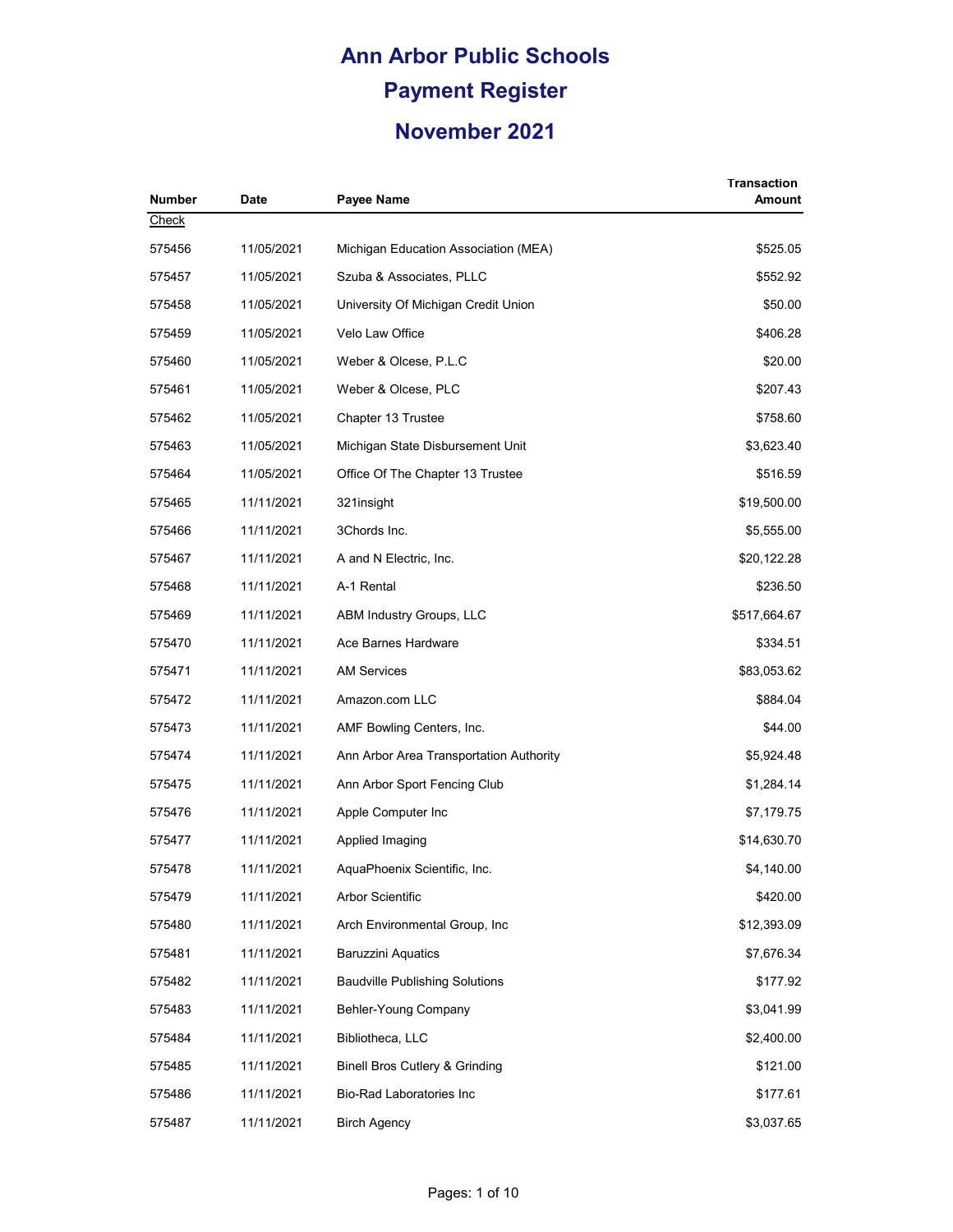| <b>Number</b> | <b>Date</b> | Payee Name                                         | <b>Transaction</b><br>Amount |
|---------------|-------------|----------------------------------------------------|------------------------------|
| 575488        | 11/11/2021  | <b>Blick Art Materials LLC</b>                     | \$110.93                     |
| 575489        | 11/11/2021  | Boilers, Controls & Equipment, Inc.                | \$2,373.88                   |
| 575490        | 11/11/2021  | <b>Brix Corporation</b>                            | \$3,200.00                   |
| 575491        | 11/11/2021  | Busch's Valuland - Green Rd                        | \$398.58                     |
| 575492        | 11/11/2021  | Busch's Valuland-Main St                           | \$541.72                     |
| 575493        | 11/11/2021  | Carl Gunderson Holistic Fitness & Wellness, LLC    | \$2,061.05                   |
| 575494        | 11/11/2021  | <b>Carpentry Concepts &amp; Ceilings</b>           | \$9,622.78                   |
| 575495        | 11/11/2021  | <b>CDW Government LLC</b>                          | \$25,715.05                  |
| 575496        | 11/11/2021  | CEI Michigan LLC                                   | \$32,247.00                  |
| 575497        | 11/11/2021  | Central Michigan Paper (cmp)                       | \$7,216.50                   |
| 575498        | 11/11/2021  | Chelsea Cendrowski Holistic Healing & Wellness LLC | \$927.57                     |
| 575499        | 11/11/2021  | Cintas                                             | \$17,559.45                  |
| 575500        | 11/11/2021  | City Of Ann Arbor Treasurer                        | \$408,803.00                 |
| 575501        | 11/11/2021  | City Of Ann Arbor Treasurer                        | \$250.00                     |
| 575502        | 11/11/2021  | Clark Hill PLLC                                    | \$438.50                     |
| 575503        | 11/11/2021  | Clio Herald/Bridgeport Herald/Crossroad Advertiser | \$183.28                     |
| 575504        | 11/11/2021  | Coach Cliff's Gaga Ball Pitts, LLC                 | \$1,991.00                   |
| 575505        | 11/11/2021  | Collins And Blaha, P.C.                            | \$45,024.25                  |
| 575506        | 11/11/2021  | Colman Wolf Supply Company                         | \$11,802.48                  |
| 575507        | 11/11/2021  | Compass Group, DBA Chartwells K-12                 | \$249,233.39                 |
| 575508        | 11/11/2021  | <b>Complete Production System Inc</b>              | \$380.00                     |
| 575509        | 11/11/2021  | Computer Management Technologies Inc.              | \$10,100.00                  |
| 575510        | 11/11/2021  | <b>Concord Theatricals Corp</b>                    | \$189.50                     |
| 575511        | 11/11/2021  | Conjuguemos                                        | \$135.00                     |
| 575512        | 11/11/2021  | COR Maintenance LLC.                               | \$621.57                     |
| 575513        | 11/11/2021  | <b>Crawford Door Sales</b>                         | \$297.50                     |
| 575514        | 11/11/2021  | Cross Country Staffing, Inc.                       | \$11,041.20                  |
| 575515        | 11/11/2021  | Customink                                          | \$457.39                     |
| 575516        | 11/11/2021  | Davis Vision                                       | \$2,981.91                   |
| 575517        | 11/11/2021  | Demco, Inc.                                        | \$531.72                     |
| 575518        | 11/11/2021  | Detroit Edison Or Dte Energy                       | \$91,510.73                  |
| 575519        | 11/11/2021  | Detroit Edison Or Dte Energy Company               | \$680.75                     |
| 575520        | 11/11/2021  | Dihydro Services Inc                               | \$218.00                     |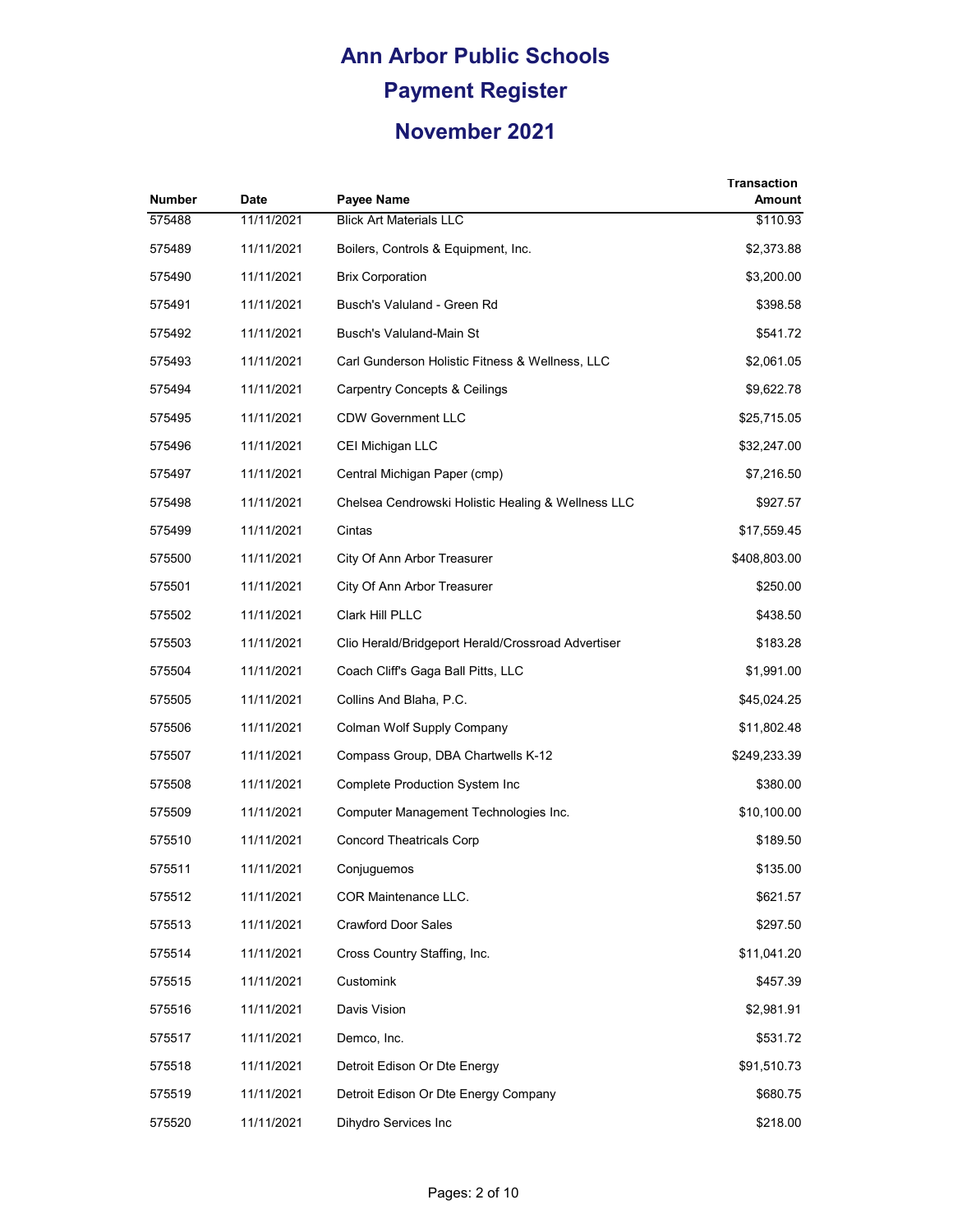| <b>Number</b> | Date       | Payee Name                                 | Transaction<br>Amount |
|---------------|------------|--------------------------------------------|-----------------------|
| 575521        | 11/11/2021 | Dollar Bill Copying                        | \$2,016.39            |
| 575522        | 11/11/2021 | Dykema Gossett Pllc                        | \$54,797.60           |
| 575523        | 11/11/2021 | Eagle Excavation Inc                       | \$31,491.00           |
| 575524        | 11/11/2021 | <b>Edmondson Security Solutions</b>        | \$308.00              |
| 575525        | 11/11/2021 | <b>Environmental Support Services Ltd</b>  | \$569.50              |
| 575526        | 11/11/2021 | Ferguson Enterprises, Inc.                 | \$23,636.36           |
| 575527        | 11/11/2021 | Fiber Link Inc.                            | \$3,445.75            |
| 575528        | 11/11/2021 | Fishbeck                                   | \$85,425.99           |
| 575529        | 11/11/2021 | Flinn Scientific Co.                       | \$466.99              |
| 575530        | 11/11/2021 | Florida Virtual School                     | \$2,508.35            |
| 575531        | 11/11/2021 | Follett School Solutions, Inc.             | \$27,118.66           |
| 575532        | 11/11/2021 | Getaway Tours Inc                          | \$1,690.00            |
| 575533        | 11/11/2021 | <b>Global Interpreting Services LLC-2</b>  | \$619.27              |
| 575534        | 11/11/2021 | Golden Limousine Inc                       | \$1,062.50            |
| 575535        | 11/11/2021 | Goyette Mechanical Co                      | \$162,329.50          |
| 575536        | 11/11/2021 | <b>Graduation Alliance</b>                 | \$42,750.00           |
| 575537        | 11/11/2021 | Grainger                                   | \$1,993.10            |
| 575538        | 11/11/2021 | Grand Valley Automation, Inc.              | \$2,470.00            |
| 575539        | 11/11/2021 | Great Lakes GPR, LLC.                      | \$700.00              |
| 575540        | 11/11/2021 | Greystone Construction Company             | \$24,979.16           |
| 575541        | 11/11/2021 | Gross Electric                             | \$79.90               |
| 575542        | 11/11/2021 | Hayden-Mcneil Specialty Prod Pcard         | \$1,384.79            |
| 575543        | 11/11/2021 | Heather Kellstrom dba HIT Enterprises, LLC | \$10,200.00           |
| 575544        | 11/11/2021 | <b>HOSA - Future Health Professionals</b>  | \$820.00              |
| 575545        | 11/11/2021 | J W Pepper & Sons, Inc.                    | \$514.17              |
| 575546        | 11/11/2021 | J.C. Ehrlich Pest Control                  | \$3,192.30            |
| 575547        | 11/11/2021 | Jackson Service Company                    | \$683.00              |
| 575548        | 11/11/2021 | James Lee Michaels DBA Avery Systems       | \$410.00              |
| 575549        | 11/11/2021 | Johnson Controls Inc                       | \$971.80              |
| 575550        | 11/11/2021 | Johnstone Supply Detroit Group             | \$164.44              |
| 575551        | 11/11/2021 | Judith Ann Coucouvanis Csc                 | \$300.00              |
| 575552        | 11/11/2021 | Kendall Hunt Publishing Company            | \$51.75               |
| 575553        | 11/11/2021 | Kone Incorporated                          | \$1,252.53            |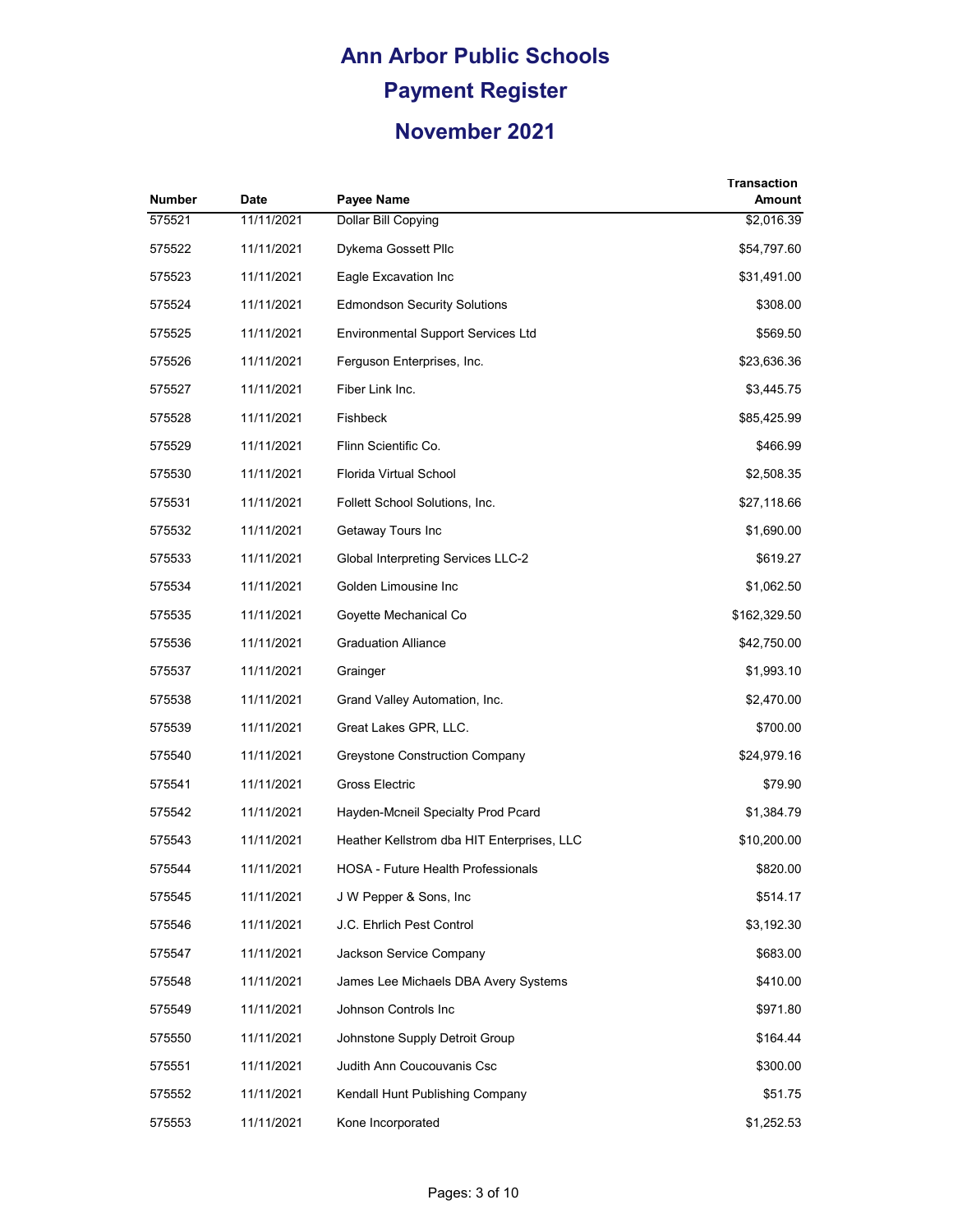| Number | <b>Date</b> | Payee Name                                       | Transaction<br>Amount |
|--------|-------------|--------------------------------------------------|-----------------------|
| 575554 | 11/11/2021  | Let's Go Transportation Services                 | \$4,661.00            |
| 575555 | 11/11/2021  | Lifestyle Fitness Coach LLC                      | \$936.24              |
| 575556 | 11/11/2021  | Lifeworks (US) LTD.                              | \$2,700.00            |
| 575557 | 11/11/2021  | Lumens Integration Inc.                          | \$1,350.00            |
| 575558 | 11/11/2021  | Macmillan Holdings LLC                           | \$82.63               |
| 575559 | 11/11/2021  | <b>Madison Electric</b>                          | \$4,392.51            |
| 575560 | 11/11/2021  | <b>MBA Research</b>                              | \$2,085.00            |
| 575561 | 11/11/2021  | Medco Supply Co (lockbox) Or Masune & Surgical S | \$406.84              |
| 575562 | 11/11/2021  | Michigan Interpreting Services, Inc.             | \$5,225.00            |
| 575563 | 11/11/2021  | Michigan Power Rodding, Inc.                     | \$1,742.00            |
| 575564 | 11/11/2021  | Midwest Air Filter, Inc.                         | \$115.70              |
| 575565 | 11/11/2021  | Miller Canfield Paddock Stone Plc                | \$3,658.41            |
| 575566 | 11/11/2021  | Motor City Sports                                | \$8,039.00            |
| 575567 | 11/11/2021  | Multi-Health Systems, Inc.                       | \$3,287.50            |
| 575568 | 11/11/2021  | Music Products Inc. Groth Music                  | \$407.50              |
| 575569 | 11/11/2021  | <b>Musical Resources</b>                         | \$286.81              |
| 575570 | 11/11/2021  | Napa Auto Parts                                  | \$311.71              |
| 575571 | 11/11/2021  | Nasco                                            | \$28.38               |
| 575572 | 11/11/2021  | Nicola's Books/little Professor Westgate         | \$90.39               |
| 575573 | 11/11/2021  | Norcostco                                        | \$221.22              |
| 575574 | 11/11/2021  | NTG Enterprises, Inc.                            | \$3,865.00            |
| 575575 | 11/11/2021  | NUCO <sub>2</sub> Inc                            | \$197.73              |
| 575576 | 11/11/2021  | Office Depot                                     | \$6,381.53            |
| 575577 | 11/11/2021  | Orefice Ltd Visual Enterprize                    | \$11,596.45           |
| 575578 | 11/11/2021  | <b>Pediatric Therapy Associates</b>              | \$97,993.25           |
| 575579 | 11/11/2021  | Pinard and Sons LLC                              | \$420.00              |
| 575580 | 11/11/2021  | Pioneer High School Athletics Petty Cash Or      | \$374.33              |
| 575581 | 11/11/2021  | Pittsfield Charter Township                      | \$665.00              |
| 575582 | 11/11/2021  | Platinum Psychological Services                  | \$2,550.00            |
| 575583 | 11/11/2021  | Pods Enterprises, LLC                            | \$119.00              |
| 575584 | 11/11/2021  | Polar Paradice                                   | \$274.00              |
| 575585 | 11/11/2021  | PowerSchool Group, LIC                           | \$1,000.00            |
| 575586 | 11/11/2021  | Project Lead The Way, Inc.                       | \$13,744.00           |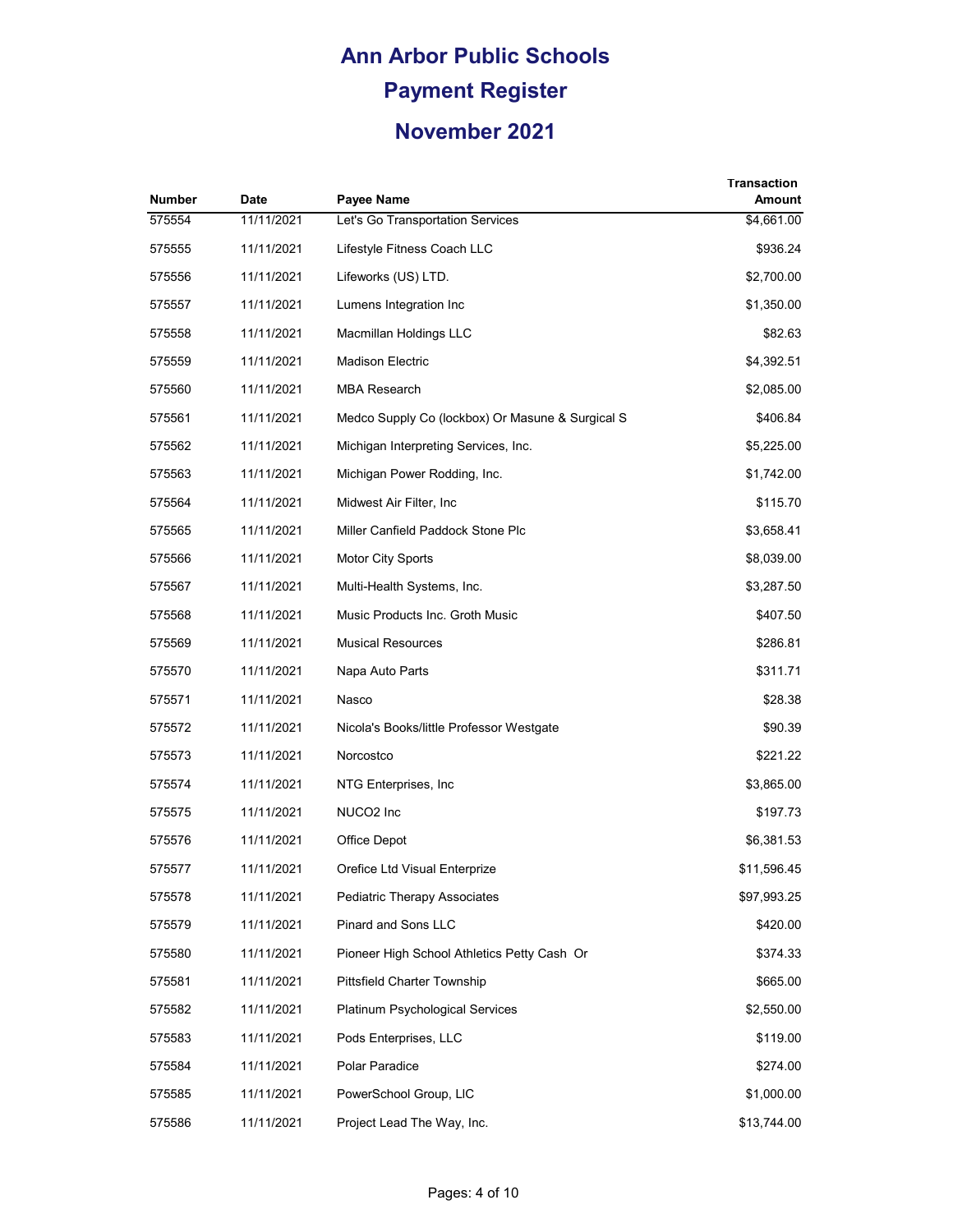| Number | <b>Date</b> | Payee Name                                         | Transaction<br>Amount |
|--------|-------------|----------------------------------------------------|-----------------------|
| 575587 | 11/11/2021  | <b>Quill Corporation</b>                           | \$357.02              |
| 575588 | 11/11/2021  | RAM Construction Services of Michigan, Inc.        | \$86,079.60           |
| 575589 | 11/11/2021  | Rent A John                                        | \$3,000.00            |
| 575590 | 11/11/2021  | Robert Half International Inc. dba Account Temps   | \$903.84              |
| 575591 | 11/11/2021  | Roberts Installation & Repair                      | \$2,455.00            |
| 575592 | 11/11/2021  | Rough Enough Inc                                   | \$1,969.00            |
| 575593 | 11/11/2021  | Safety Systems, Inc.                               | \$75.00               |
| 575594 | 11/11/2021  | Scholastic Inc                                     | \$344.03              |
| 575595 | 11/11/2021  | School Specialty Inc*                              | \$313.01              |
| 575596 | 11/11/2021  | Scott Boerma DBA Madison Works, LLC                | \$900.00              |
| 575597 | 11/11/2021  | Shar Products Co.                                  | \$185.98              |
| 575598 | 11/11/2021  | Soliant Health                                     | \$12,301.50           |
| 575599 | 11/11/2021  | Sound Planning Communications, Inc.                | \$666.00              |
| 575600 | 11/11/2021  | Stanbury Uniforms Inc.                             | \$73,200.20           |
| 575601 | 11/11/2021  | Standard for Success, LLC                          | \$50.00               |
| 575602 | 11/11/2021  | Staples Advantage                                  | \$418.45              |
| 575603 | 11/11/2021  | Star Trac Enterpirse LLC                           | \$1,600.00            |
| 575604 | 11/11/2021  | State Of Michigan Environmental Qualit             | \$632.40              |
| 575605 | 11/11/2021  | State Of Michigan Labor And Economic G             | \$250.00              |
| 575606 | 11/11/2021  | Stericycle                                         | \$852.98              |
| 575607 | 11/11/2021  | Stone & Dirt                                       | \$4,500.00            |
| 575608 | 11/11/2021  | Sunbelt Rental, Inc.                               | \$12,507.50           |
| 575609 | 11/11/2021  | Sunglo Restoration Svcs Inc                        | \$1,539.55            |
| 575610 | 11/11/2021  | The Sherwin-Williams Company                       | \$228.33              |
| 575611 | 11/11/2021  | The Video Project Inc.                             | \$145.38              |
| 575612 | 11/11/2021  | Thermal-Netics Inc.                                | \$716.89              |
| 575613 | 11/11/2021  | TimeClock Plus, LLC                                | \$16,715.70           |
| 575614 | 11/11/2021  | Tredroc Tire Services, LLC                         | \$2,308.04            |
| 575615 | 11/11/2021  | Unemployment Insurance Agency Dept Of Labor (08095 | \$41,102.84           |
| 575616 | 11/11/2021  | United Image Group                                 | \$5,576.00            |
| 575617 | 11/11/2021  | University Of Michigan Cashier Support Paym        | \$7,529.50            |
| 575618 | 11/11/2021  | University of Michigan, MedSport                   | \$6,000.00            |
| 575619 | 11/11/2021  | Unum Life Insurance Company Of America             | \$4,524.92            |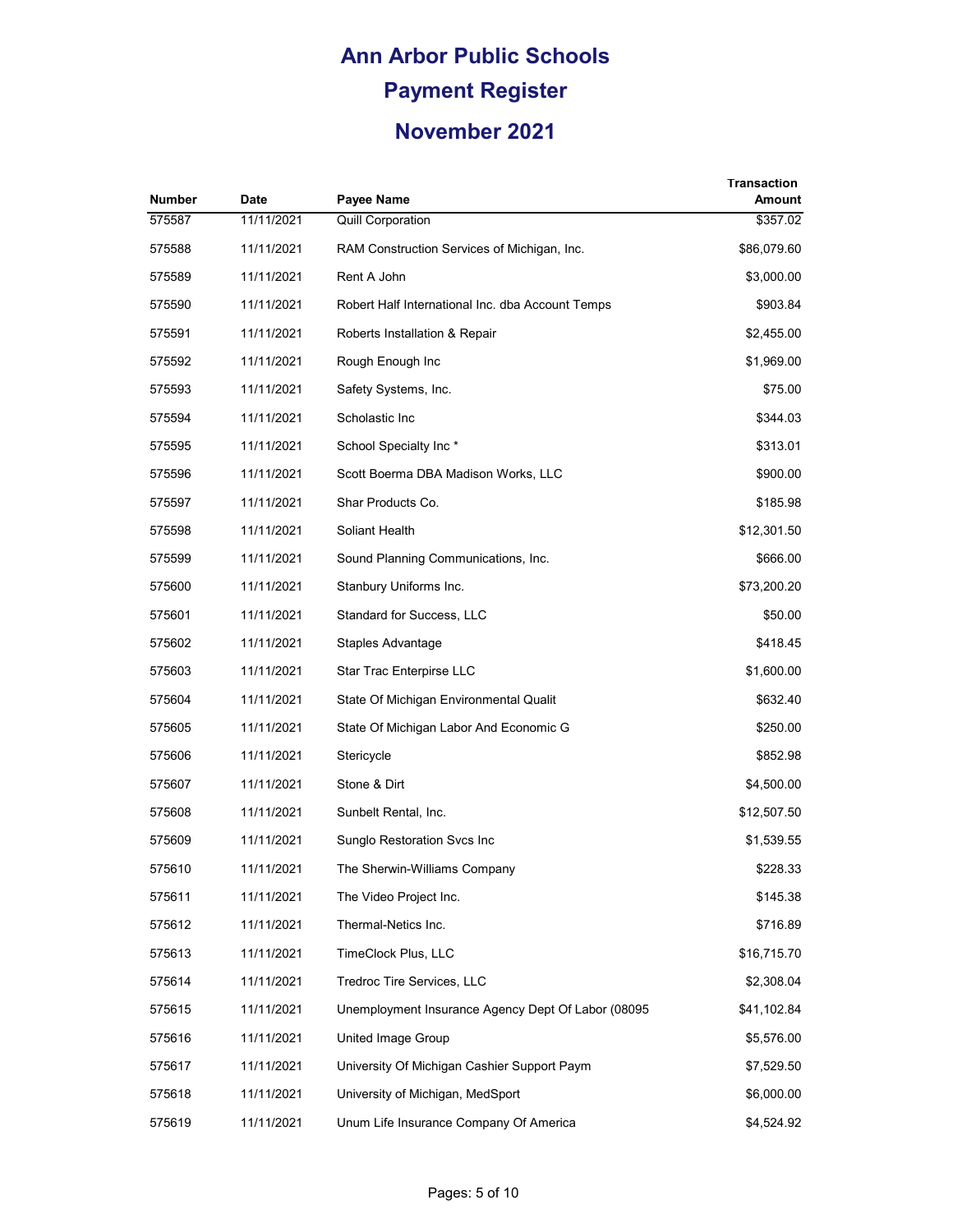| Number | <b>Date</b> | Payee Name                                        | <b>Transaction</b><br>Amount |
|--------|-------------|---------------------------------------------------|------------------------------|
| 575620 | 11/11/2021  | Unum Long/Short Term Insurance Company Of America | \$11,998.78                  |
| 575621 | 11/11/2021  | US Foods, Inc.                                    | \$579.22                     |
| 575622 | 11/11/2021  | Virtual Enterprises International, Inc.           | \$3,000.00                   |
| 575623 | 11/11/2021  | W.J. O'Neil Company                               | \$1,108.18                   |
| 575624 | 11/11/2021  | Washtenaw Glass Co.                               | \$418.99                     |
| 575625 | 11/11/2021  | Washtenaw Intermediate School District            | \$9,971.00                   |
| 575626 | 11/11/2021  | Waste Management                                  | \$2,762.22                   |
| 575627 | 11/11/2021  | West Michigan Baseball Franchising LLC            | \$105.12                     |
| 575628 | 11/11/2021  | Williams Scotsman, Inc dba Willscot               | \$115.00                     |
| 575629 | 11/11/2021  | Williams Scotsman, Inc dba Willscot               | \$105.00                     |
| 575630 | 11/11/2021  | Wolverine Supply Inc                              | \$427.50                     |
| 575631 | 11/11/2021  | Young Supply Co                                   | \$275.60                     |
| 575632 | 11/11/2021  | Kapnick Insurance Group                           | \$8,608.00                   |
| 575633 | 11/11/2021  | Kang, Dongha                                      | \$16.50                      |
| 575634 | 11/11/2021  | Kang, Dongha                                      | \$50.00                      |
| 575635 | 11/11/2021  | Rodriguez, Amy                                    | \$165.05                     |
| 575636 | 11/11/2021  | The Estate of Ebone Copeland                      | \$6,902.09                   |
| 575637 | 11/11/2021  | The Estate of Ebone Copeland                      | \$6,902.09                   |
| 575638 | 11/18/2021  | City Of Ann Arbor Treasurer                       | \$167,903.80                 |
| 575639 | 11/19/2021  | Michigan Education Association (MEA)              | \$525.04                     |
| 575640 | 11/19/2021  | Szuba & Associates, PLLC                          | \$552.91                     |
| 575641 | 11/19/2021  | University Of Michigan Credit Union               | \$50.00                      |
| 575642 | 11/19/2021  | Velo Law Office                                   | \$406.29                     |
| 575643 | 11/19/2021  | Weber & Olcese, PLC                               | \$137.01                     |
| 575644 | 11/19/2021  | Chapter 13 Trustee                                | \$758.60                     |
| 575645 | 11/19/2021  | Michigan State Disbursement Unit                  | \$3,550.17                   |
| 575646 | 11/19/2021  | Office Of The Chapter 13 Trustee                  | \$516.59                     |
| 575647 | 11/29/2021  | A and N Electric, Inc.                            | \$63,243.94                  |
| 575648 | 11/29/2021  | ACCO Brands USA LLC                               | \$729.99                     |
| 575649 | 11/29/2021  | <b>AFLAC</b>                                      | \$7,752.01                   |
| 575650 | 11/29/2021  | Amazon.com LLC                                    | \$916.45                     |
| 575651 | 11/29/2021  | AMF Bowling Centers, Inc.                         | \$24.00                      |
| 575652 | 11/29/2021  | Apple Computer Inc                                | \$858.00                     |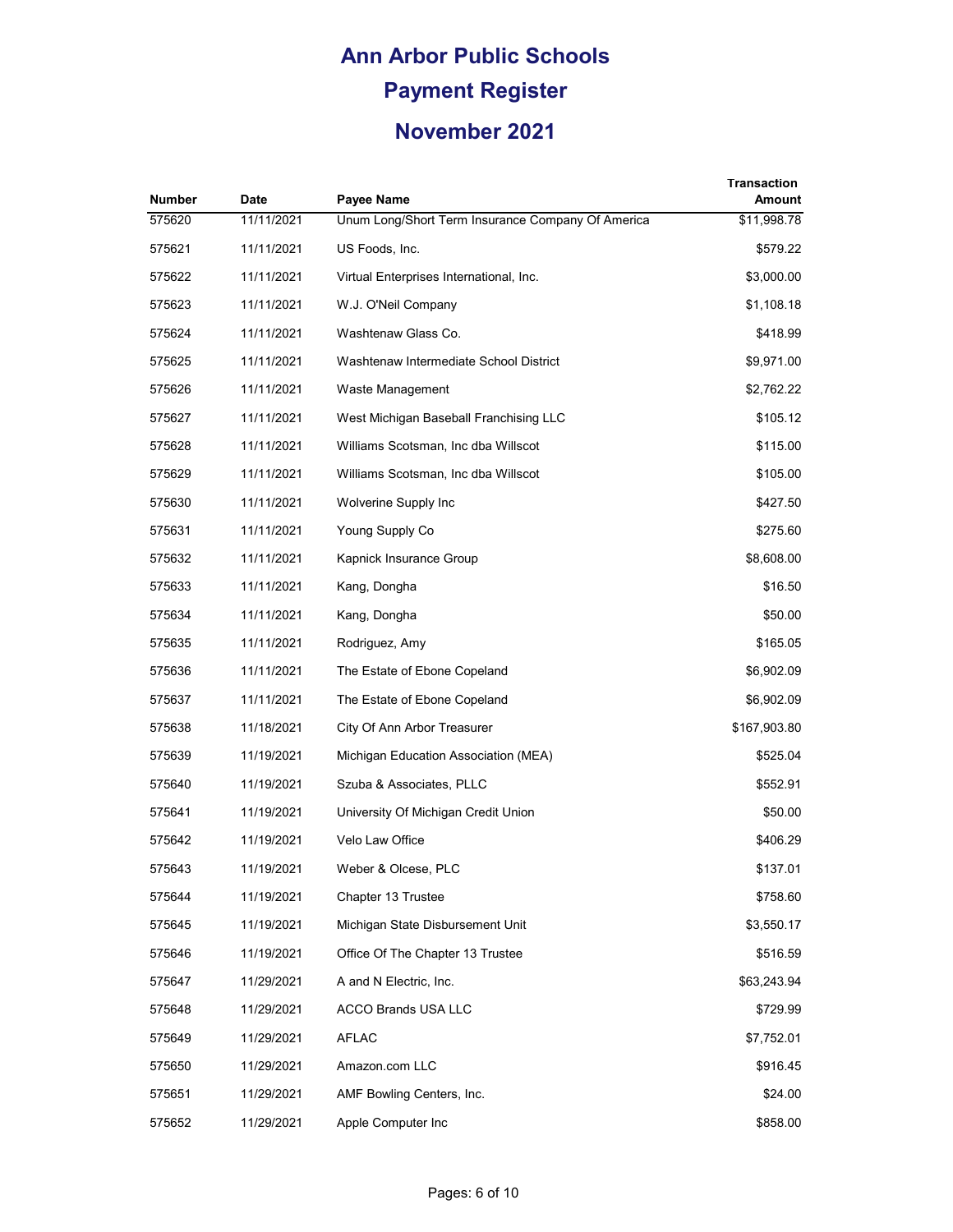| Number | Date       | Payee Name                                        | <b>Transaction</b><br>Amount |
|--------|------------|---------------------------------------------------|------------------------------|
| 575653 | 11/29/2021 | Behler-Young Company                              | \$292.85                     |
| 575654 | 11/29/2021 | <b>Belle Tire</b>                                 | \$143.96                     |
| 575655 | 11/29/2021 | <b>Blooket LLC</b>                                | \$250.00                     |
| 575656 | 11/29/2021 | Blue Care Network Of Michigan                     | \$24,162.54                  |
| 575657 | 11/29/2021 | Boilers, Controls & Equipment, Inc.               | \$3,837.15                   |
| 575658 | 11/29/2021 | <b>Brookes Publishing Co</b>                      | \$451.77                     |
| 575659 | 11/29/2021 | <b>BSN Corporation Sport Supply Group I</b>       | \$1,068.76                   |
| 575660 | 11/29/2021 | Bulldog Records Management Inc                    | \$8,612.63                   |
| 575661 | 11/29/2021 | Busch's Valuland-Main St                          | \$201.20                     |
| 575662 | 11/29/2021 | <b>Business Professionals of America</b>          | \$1,064.00                   |
| 575663 | 11/29/2021 | Business Professionals of America-Michigan Assoc  | \$766.00                     |
| 575664 | 11/29/2021 | Capital Area Association of Volleyball Officials  | \$100.00                     |
| 575665 | 11/29/2021 | <b>Carpentry Concepts &amp; Ceilings</b>          | \$3,597.50                   |
| 575666 | 11/29/2021 | Central Michigan Paper (cmp)                      | \$1,685.70                   |
| 575667 | 11/29/2021 | Cintas                                            | \$45.22                      |
| 575668 | 11/29/2021 | Cintas                                            | \$2,096.30                   |
| 575669 | 11/29/2021 | City Of Ann Arbor Treasurer                       | \$250.00                     |
| 575670 | 11/29/2021 | Colman Wolf Supply Company                        | \$11,656.57                  |
| 575671 | 11/29/2021 | COR Maintenance LLC.                              | \$9,193.49                   |
| 575672 | 11/29/2021 | Cross Country Staffing, Inc.                      | \$8,028.15                   |
| 575673 | 11/29/2021 | Demco, Inc.                                       | \$324.86                     |
| 575674 | 11/29/2021 | Demco, Inc.                                       | \$89.74                      |
| 575675 | 11/29/2021 | Detroit Edison Or Dte Energy                      | \$129,668.82                 |
| 575676 | 11/29/2021 | Detroit Salt Company Llc                          | \$2,702.81                   |
| 575677 | 11/29/2021 | Distributive Education Clubs Of America (deca Inc | \$2,746.00                   |
| 575678 | 11/29/2021 | Dollar Bill Copying                               | \$52.12                      |
| 575679 | 11/29/2021 | DuPree, Krystle                                   | \$130.00                     |
| 575680 | 11/29/2021 | <b>Edmondson Security Solutions</b>               | \$638.00                     |
| 575681 | 11/29/2021 | Enterprise Rent-A-Car                             | \$2,681.98                   |
| 575682 | 11/29/2021 | Evans & Sutherland Digistar Theater Gro           | \$3,834.00                   |
| 575683 | 11/29/2021 | Excel Enrichment II LLC, DBA Nuts About Science   | \$2,222.82                   |
| 575684 | 11/29/2021 | Ferguson Enterprises, Inc.                        | \$227.27                     |
| 575685 | 11/29/2021 | Fiber Link Inc.                                   | \$3,440.75                   |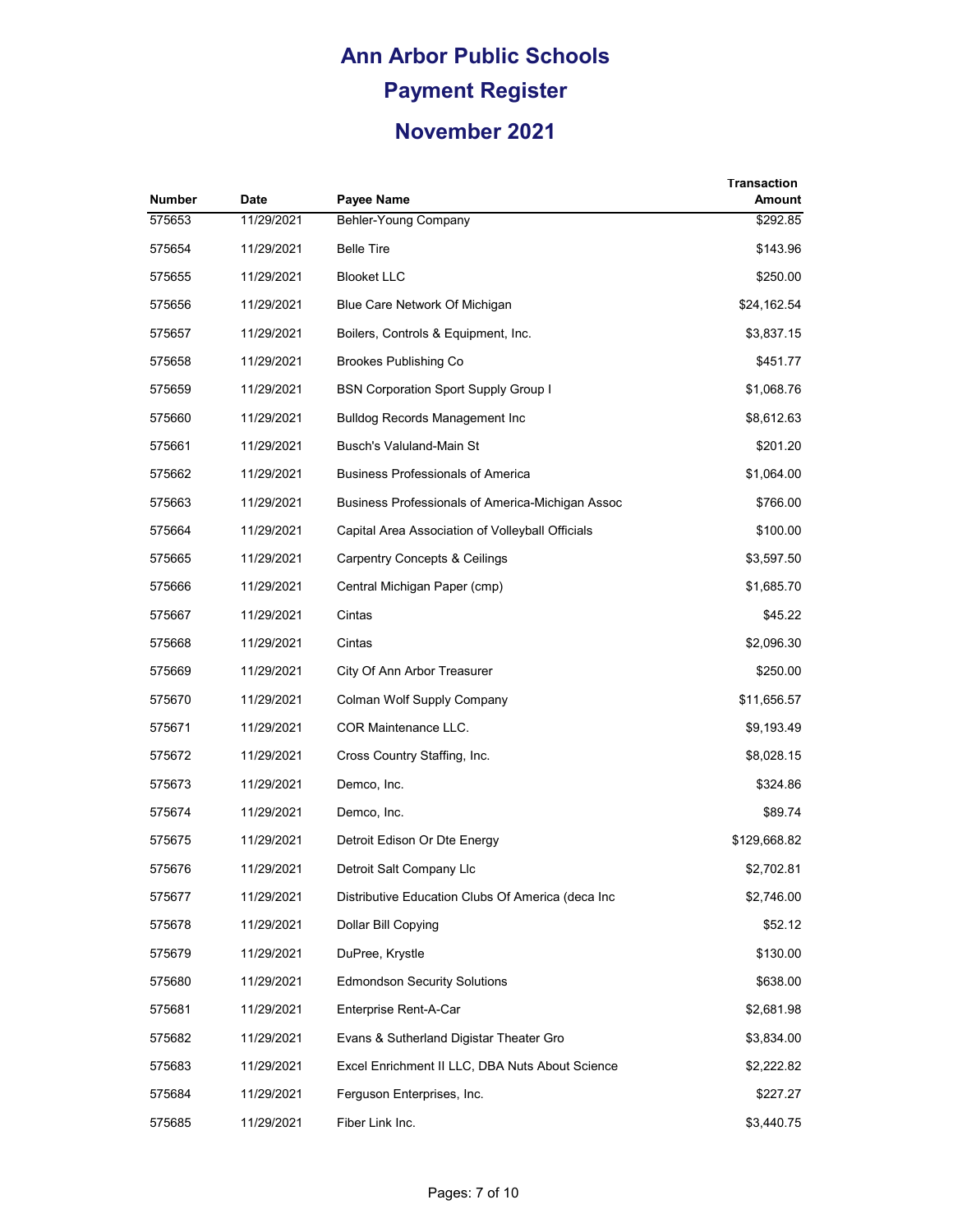| Number | Date       | Payee Name                                         | <b>Transaction</b><br>Amount |
|--------|------------|----------------------------------------------------|------------------------------|
| 575686 | 11/29/2021 | Fishbeck                                           | \$171,158.49                 |
| 575687 | 11/29/2021 | Follett School Solutions, Inc.                     | \$2,246.94                   |
| 575688 | 11/29/2021 | For Inspiration and Recognition of Science and Tec | \$2,950.00                   |
| 575689 | 11/29/2021 | <b>FPT Metro Waste</b>                             | \$680.00                     |
| 575690 | 11/29/2021 | Gaynor, Jeffrey, T                                 | \$130.00                     |
| 575691 | 11/29/2021 | Getaway Tours Inc                                  | \$1,790.00                   |
| 575692 | 11/29/2021 | Grainger                                           | \$1,062.33                   |
| 575693 | 11/29/2021 | Grand Valley Automation, Inc.                      | \$5,380.00                   |
| 575694 | 11/29/2021 | Hewitt's Music, Inc.                               | \$920.00                     |
| 575695 | 11/29/2021 | Idelle Hammond-Sass Design                         | \$500.00                     |
| 575696 | 11/29/2021 | Intellinetics, Inc.                                | \$1,938.13                   |
| 575697 | 11/29/2021 | Interlochen Center For The Arts                    | \$24,616.67                  |
| 575698 | 11/29/2021 | Intrastate Distributors, Inc.                      | \$177.92                     |
| 575699 | 11/29/2021 | J W Pepper & Sons, Inc.                            | \$548.93                     |
| 575700 | 11/29/2021 | Jackson Service Company                            | \$1,268.00                   |
| 575701 | 11/29/2021 | James Lee Michaels DBA Avery Systems               | \$4,535.00                   |
| 575702 | 11/29/2021 | JDRM Engineering, Inc.                             | \$13,848.24                  |
| 575703 | 11/29/2021 | Johnson, Bryan, Lee                                | \$130.00                     |
| 575704 | 11/29/2021 | Johnstone Supply Detroit Group                     | \$63.60                      |
| 575705 | 11/29/2021 | Junior Library Guild                               | \$1,841.03                   |
| 575706 | 11/29/2021 | Kelly-Shaieb, Jessica, Leigh                       | \$130.00                     |
| 575707 | 11/29/2021 | Ko Kaiden Csc                                      | \$240.00                     |
| 575708 | 11/29/2021 | Kone Incorporated                                  | \$670.91                     |
| 575709 | 11/29/2021 | Lazarus, Rebecca, Ruth                             | \$130.00                     |
| 575710 | 11/29/2021 | Lodi Township                                      | \$2,825.00                   |
| 575711 | 11/29/2021 | <b>Madison Electric</b>                            | \$5,753.84                   |
| 575712 | 11/29/2021 | Margolis Companies, Inc.                           | \$3,900.00                   |
| 575713 | 11/29/2021 | Mea Financial Services Inc. Group Term Life        | \$3,676.22                   |
| 575714 | 11/29/2021 | Messa (370)                                        | \$560,167.43                 |
| 575715 | 11/29/2021 | Metropolitan Educational Technology Association    | \$17,876.00                  |
| 575716 | 11/29/2021 | Michigan Association of School Boards              | \$1,779.75                   |
| 575717 | 11/29/2021 | Michigan DECA                                      | \$1,975.00                   |
| 575718 | 11/29/2021 | Michigan Futsal Factory Academy, LLC               | \$5,147.95                   |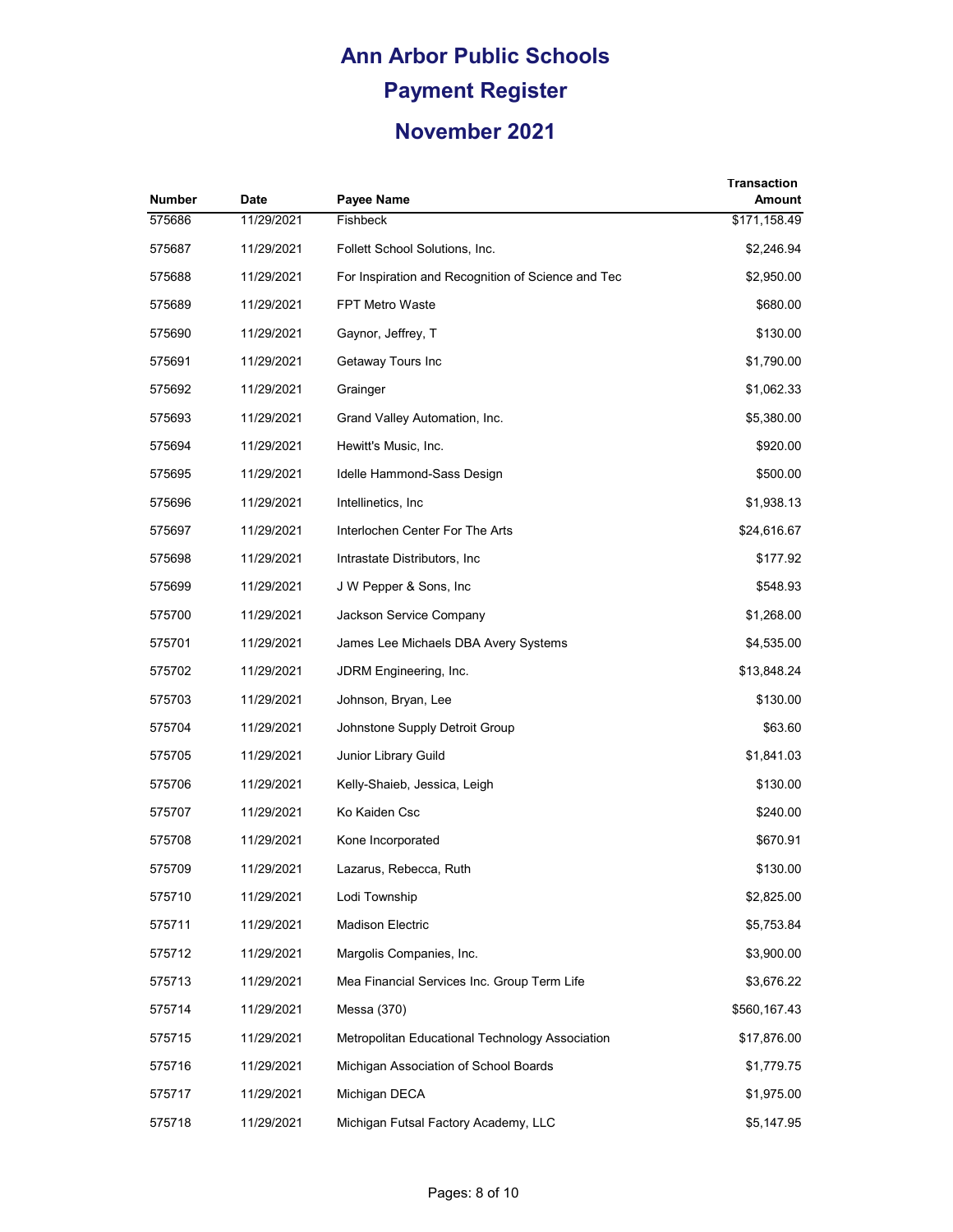| Number | <b>Date</b> | Payee Name                                       | Transaction<br>Amount |
|--------|-------------|--------------------------------------------------|-----------------------|
| 575719 | 11/29/2021  | Michigan School Business Officials/MSBO          | \$85.00               |
| 575720 | 11/29/2021  | Midwestern Consulting Inc-Mci                    | \$27,375.00           |
| 575721 | 11/29/2021  | Neumann Smith Architecture                       | \$290.00              |
| 575722 | 11/29/2021  | Nicola's Books/little Professor Westgate         | \$1,374.49            |
| 575723 | 11/29/2021  | Novi High School                                 | \$103.60              |
| 575724 | 11/29/2021  | NUCO2 Inc                                        | \$823.98              |
| 575725 | 11/29/2021  | Office Depot                                     | \$6,416.85            |
| 575726 | 11/29/2021  | Pitney Bowes-Purchase Power                      | \$200.00              |
| 575727 | 11/29/2021  | Pittsfield Charter Township                      | \$978.12              |
| 575728 | 11/29/2021  | Platt Laundromat, LLC                            | \$113.00              |
| 575729 | 11/29/2021  | Play By Design, LLC                              | \$25,960.75           |
| 575730 | 11/29/2021  | Premier Relocations, LLC                         | \$5,388.40            |
| 575731 | 11/29/2021  | <b>Priority Health</b>                           | \$2,057,661.66        |
| 575732 | 11/29/2021  | Quadient Finance USA, Inc.                       | \$500.00              |
| 575733 | 11/29/2021  | Quench USA Inc.                                  | \$87.90               |
| 575734 | 11/29/2021  | Querijero, Ernesto                               | \$130.00              |
| 575735 | 11/29/2021  | Quick Silver Marketing Solutions, LLC.           | \$1,530.00            |
| 575736 | 11/29/2021  | <b>Quill Corporation</b>                         | \$360.30              |
| 575737 | 11/29/2021  | RKA Petroleum Companies, Inc.                    | \$20,315.68           |
| 575738 | 11/29/2021  | Robert Half International Inc. dba Account Temps | \$1,506.40            |
| 575739 | 11/29/2021  | <b>ROK Systems LLC</b>                           | \$2,500.00            |
| 575740 | 11/29/2021  | Runyan Pottery Supply Clio Industrial Park       | \$11,613.00           |
| 575741 | 11/29/2021  | School Specialty Inc*                            | \$1,376.91            |
| 575742 | 11/29/2021  | Securitas Security Services USA, Inc.            | \$13,864.96           |
| 575743 | 11/29/2021  | Sentinel Technologies Inc                        | \$1,300.12            |
| 575744 | 11/29/2021  | Set-Seg (Opt & Gtl)                              | \$1,210.68            |
| 575745 | 11/29/2021  | Shar Products Co.                                | \$476.99              |
| 575746 | 11/29/2021  | Slifco Electric, LLC                             | \$215,299.34          |
| 575747 | 11/29/2021  | SP Designs & Manufacturing Inc.                  | \$894.59              |
| 575748 | 11/29/2021  | Speedway Prepaid Card LLC                        | \$4,607.50            |
| 575749 | 11/29/2021  | Stantec Architecture Inc.                        | \$58,547.91           |
| 575750 | 11/29/2021  | State Of Michigan Labor And Economic G           | \$200.00              |
| 575751 | 11/29/2021  | Stevens Disposal & Recycling Services Inc        | \$170.00              |